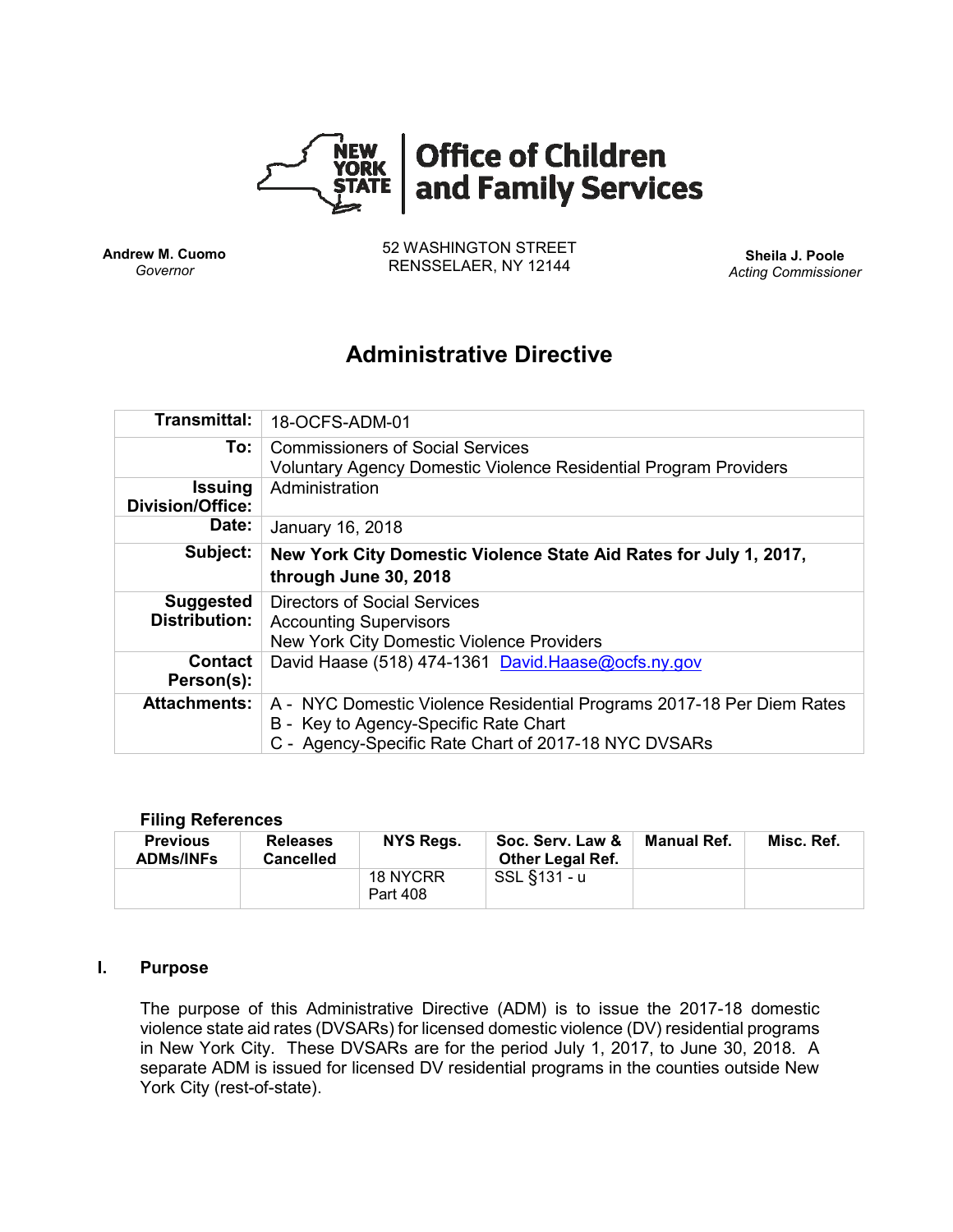## **II. Background**

The New York State Office of Children and Family Services (OCFS) issues DVSARs annually to local departments of social services (LDSSs) in an ADM, which also provides the methodology approved by the New York State Division of the Budget (DOB) to determine the rate for the purchase of services from licensed agencies providing residential DV services. Rates in these ADMs must be used by LDSSs in the contracts they negotiate with voluntary agency providers of DV services. Issuance of these rates is governed by Social Services Law §131-u and the applicable regulations at 18 NYCRR Part 408.

#### **III. Program Implications**

The DVSARs promulgated in this ADM have been calculated using the DOB-approved 2017-18 rate methodology for DV residential programs in New York City, which is the same methodology used in previous years except for the elimination of a "surplus penalty" (see 16-OCFS-ADM-03).

The approved rate methodology for licensed residential DV programs in New York City includes the following features:

- The DV Flat Per Diem Rates for 2017-18 are subject to the following cost of living adjustment (COLA) factors:
	- **Personal Service (PS) = 3.25 percent**
	- Non-Personal Service (NPS) = 2.7 percent
	- $\blacksquare$  Food Add-On = 0.4 percent
- DV Per Diem Rates established by the LDSSs prior to the implementation of the current DV rate methodology will continue to be grandfathered in where those rates are higher than the applicable DV Flat Per Diem Rate. Affected programs will continue to receive DVSARs based on the higher of either the grandfathered-in rate or the 2017-18 DV Flat Per Diem Rate.
- The DVSARs of programs that reported surpluses from government income in the base year will no longer be lowered by a calculated rate reduction factor. In 16- OCFS-ADM-03 the DVSAR allocation methodology originally set forth in 92 LCM-34 was revised to eliminate the surplus penalty from the DVSAR methodology.
- The Food Add-On component of the DVSARs is a negotiated item between the DV residential program agency and the LDSS where the program is located. The Food Add-On is included in DVSARs when the agency and the LDSS formally request the Food Add-On Rate in writing to OCFS. Thereafter, the Food Add-On Rate is included as part of the DVSAR for the specified program until OCFS is otherwise notified.
- 17-OCFS-ADM-16 indicates that Residential DV programs are responsible for the background check costs and may not require applicants to pay it. Applicants include employees, volunteers, consultants and contractors. DV Agencies should track background check costs and include them in line 18, Dues/Licenses/Permits, of the OCFS-DV-2652, *Report of Actual Expenditures*. The current 2.7 percent increase in the NPS portion of the DV Flat Per Diem Rate should defray these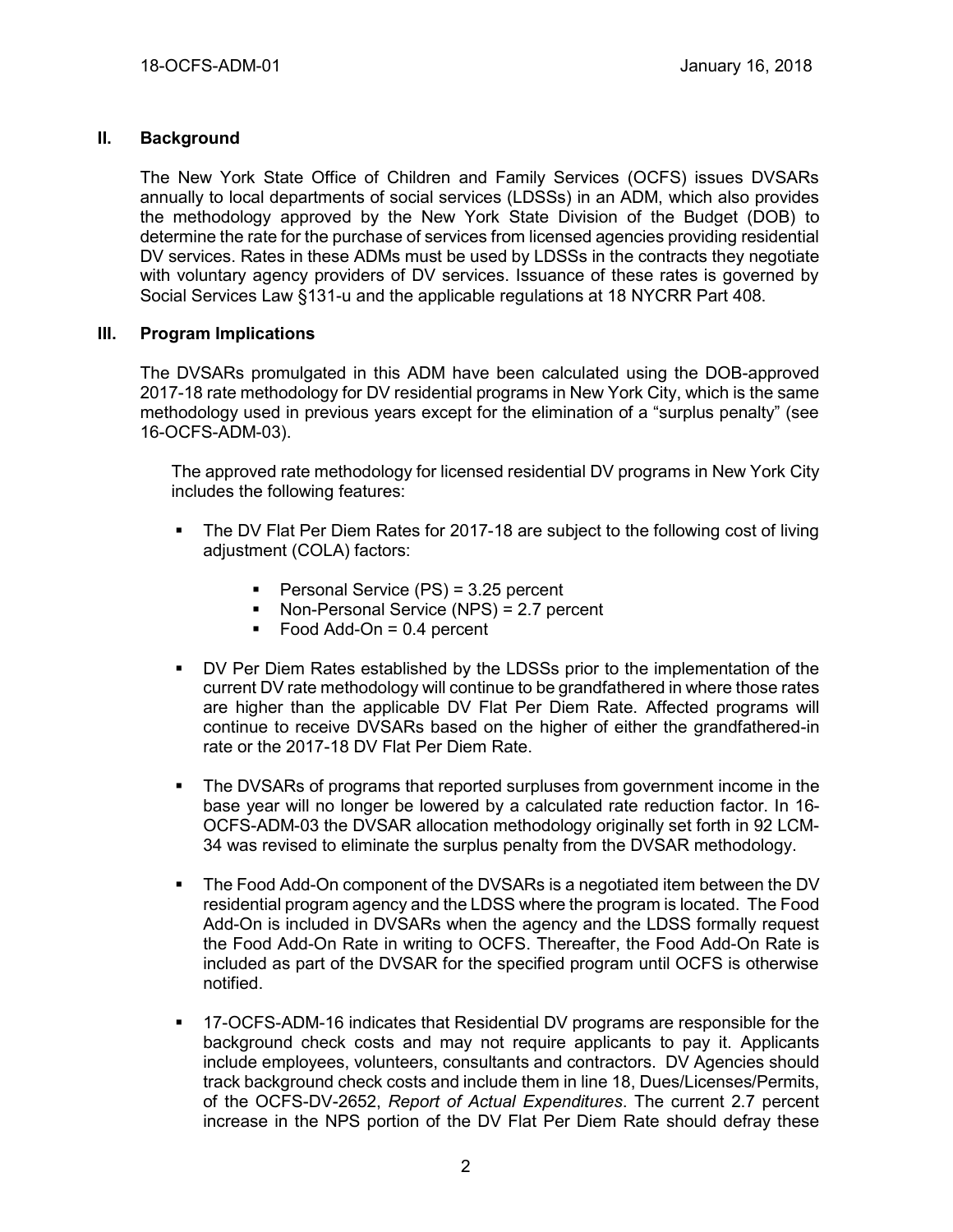costs. OCFS will monitor the costs in line 18 and reevaluate whether reimbursement is sufficient to cover these costs in future years.

- OCFS will consider revisions to a DVSAR for the following reasons:
	- The Food Add-On Rate needs to be either added or deleted from the DVSAR.
	- The DVSAR reflects an incorrect DV Flat Rate Per Diem for the program type and size.

**Agencies have thirty (30) days from the issuance of a DVSAR to appeal the published rate. All appeals must be made in writing and mailed to:**

**Mr. David Haase, Manager State Aid Rates Unit Bureau of Budget Management New York State Office of Children and Family Services 52 Washington Street, Room 314 South Rensselaer, NY 12144**

## **IV. Required Action**

The DVSAR rates noted in Attachments A and C must be paid by the LDSS to licensed DV residential agencies providing residential care to eligible victims of domestic violence during the period of July 1, 2017, to June 30, 2018.

## **V. Effective Date**

The effective date of this policy is July 1, 2017.

/S/ *Derek J. Holtzclaw*

**Issued By:** Name: Derek J. Holtzclaw Title: Associate Commissioner for Financial Management Division/Office: Administration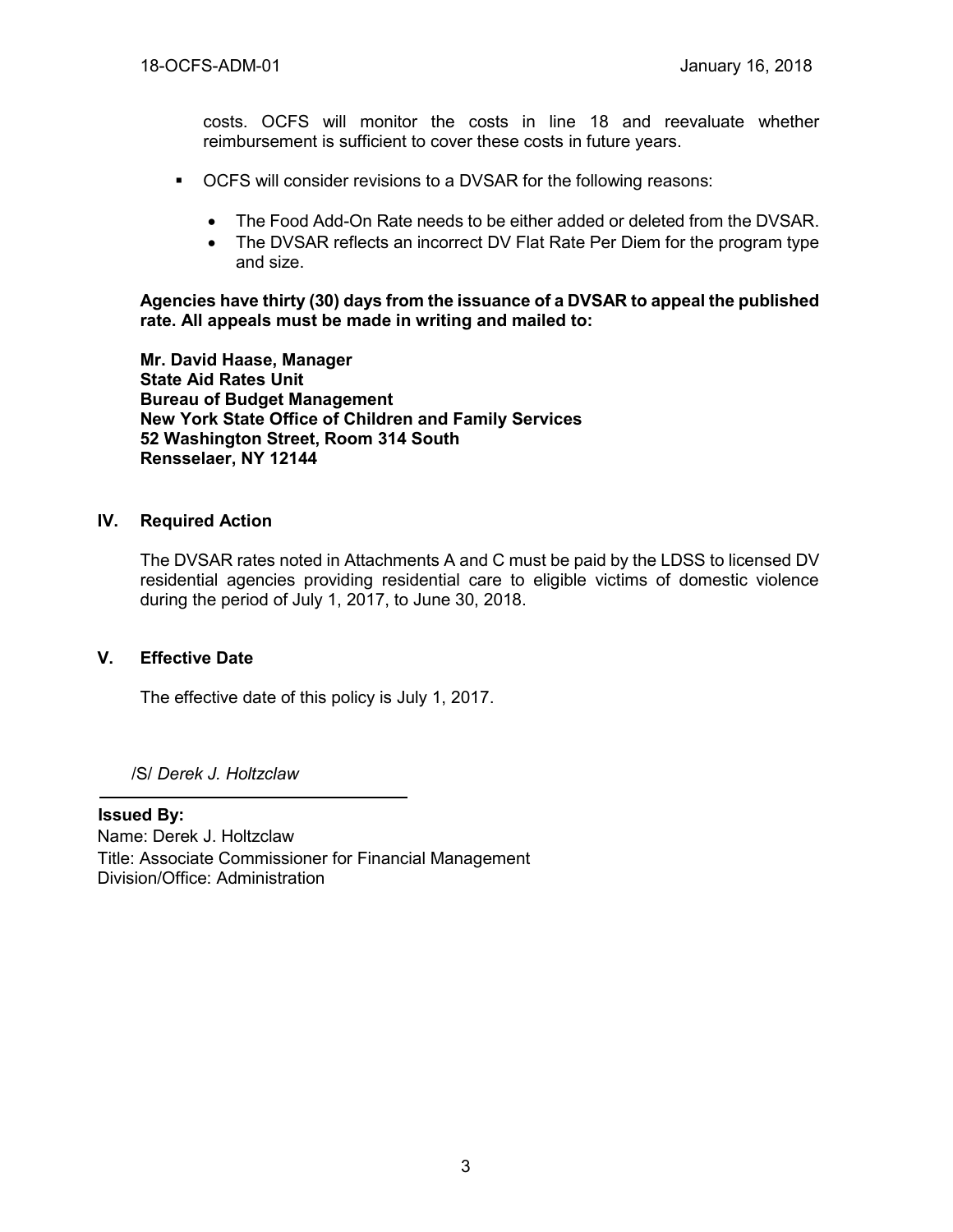## **ATTACHMENT A**

#### **NEW YORK STATE OFFICE OF CHILDREN AND FAMILY SERVICES STATE AID RATES FOR RESIDENTIAL DOMESTIC VIOLENCE PROGRAMS**

#### **NEW YORK CITY DOMESTIC VIOLENCE RESIDENTIAL PROGRAMS 2017-18 PER DIEM RATES**

## **EFFECTIVE JULY 1, 2017, THROUGH JUNE 30, 2018**

| <b>DV Program Type</b>  | 2017-18 Base Rate | 2017-18 Food Add-on |
|-------------------------|-------------------|---------------------|
| 20 Beds or Less Shelter | \$120.89          | \$5.94              |
| 21 Beds or More Shelter | \$97.99           | \$5.94              |
| Safe Dwellings          | \$92.00           | \$8.19              |
| Safe Home Networks      | \$53.17           | \$8.03              |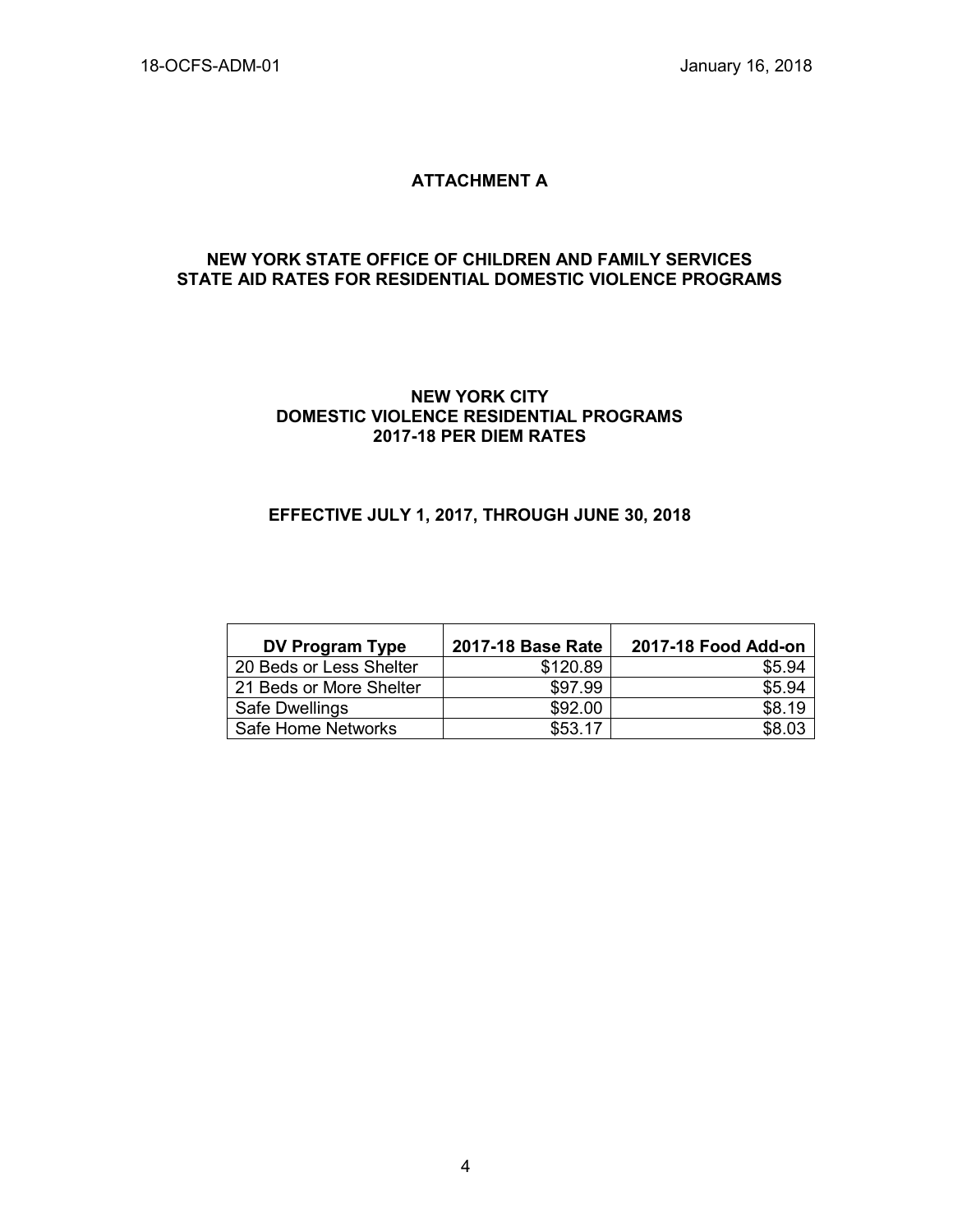# **ATTACHMENT B**

## **NEW YORK STATE OFFICE OF CHILDREN AND FAMILY SERVICES STATE AID RATES FOR RESIDENTIAL DOMESTIC VIOLENCE PROGRAMS**

## **K E Y: Agency-Specific Rate Chart**

The following codes may appear in the columns that specify the rates for each program:

- UR: Under Review
- CODE: This is the Facility ID. The first letter identifies the regional office responsible for oversight, as follows:

M: New York City Regional Office

FI: The FI column indicates whether the DVSAR includes a Food Add-On Rate. An F in that column indicates that a Food Add-On Rate is included in the DVSAR.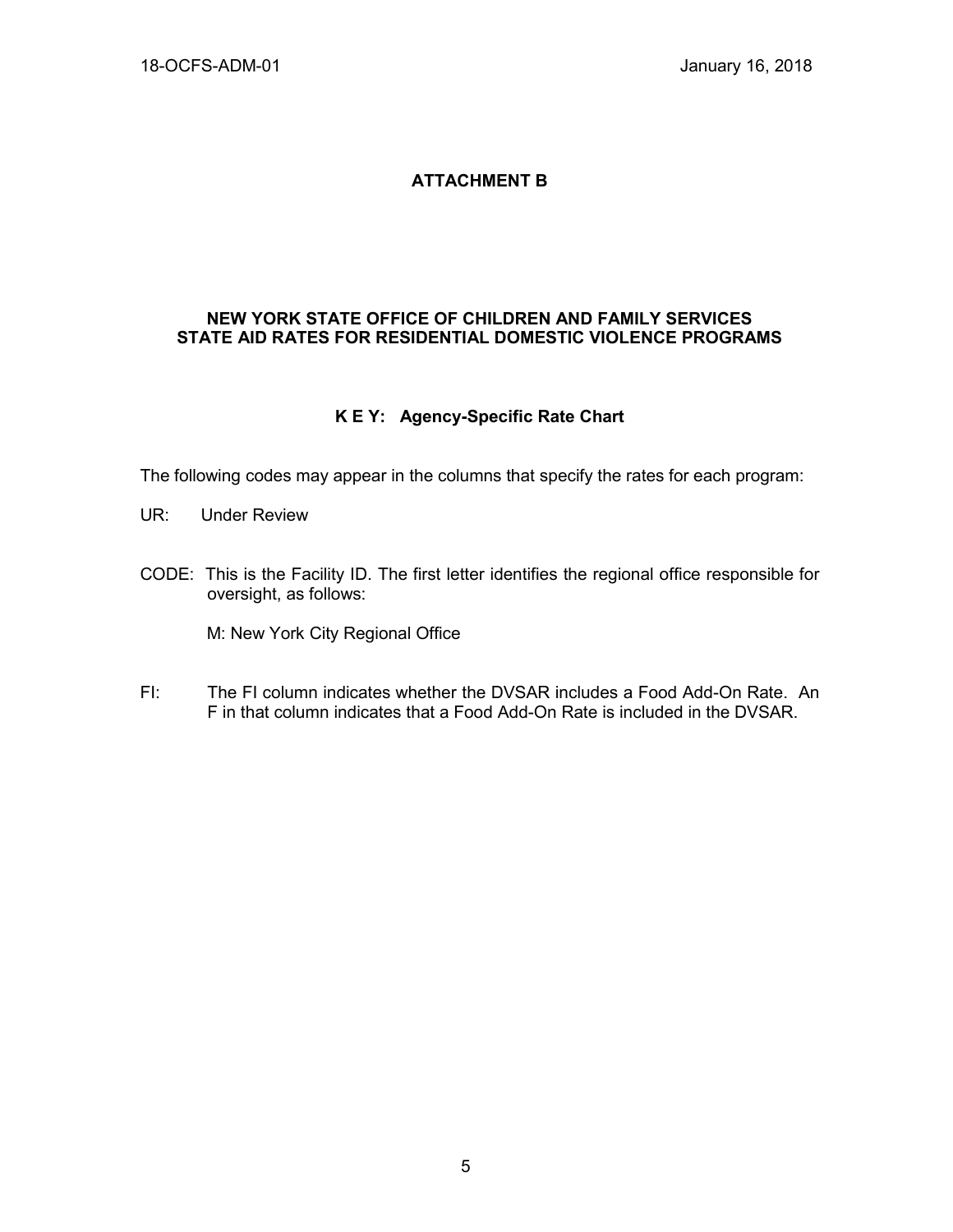# **ATTACHMENT C**

#### **New York State Office of Children and Family Services State Aid Rates for Residential Domestic Violence Programs**

#### **New York City July 1, 2017 – June 30, 2018**

| <b>AGENCY</b>                                            | <b>CODE</b>        | <b>PROGRAM</b><br><b>OR SHELTER</b> | FI. | <b>SAFE</b><br><b>DWELLING</b> | FI. | <b>SAFE</b><br><b>HOME</b> | FI. |
|----------------------------------------------------------|--------------------|-------------------------------------|-----|--------------------------------|-----|----------------------------|-----|
| Allen Women's<br>Resource Center,<br>Ltd.                | M611206            | \$126.83                            | F   |                                |     |                            |     |
| CEVFI, Inc. -<br><b>Women's Safe</b><br><b>Start</b>     | M593221            | \$97.99                             |     |                                |     |                            |     |
| CEVFI, Inc. -<br><b>Women's Second</b><br><b>Start</b>   | M593248            | \$97.99                             |     |                                |     |                            |     |
| CEVFI, Inc. -<br><b>Women's Survival</b><br>Space        | M593220            | \$103.93                            | F   |                                |     |                            |     |
| Food First (Family<br>Project and La<br>Familia)         | M591204<br>M591239 | \$97.99                             |     |                                |     |                            |     |
| Freedom House<br>for People with<br>Disabilities, Inc.   | M662251            | \$97.99                             |     |                                |     |                            |     |
| Good Shepherd -<br>Park Slope                            | M602250            | \$120.89                            |     |                                |     |                            |     |
| H.E.L.P.                                                 | M595225            | \$97.99                             |     |                                |     |                            |     |
| <b>Henry Street</b><br>Settlement                        | M605219            | \$97.99                             |     |                                |     |                            |     |
| <b>JBFCS - Genesis</b>                                   | M601202            | \$97.99                             |     |                                |     |                            |     |
| <b>JBFCS - Horizons</b>                                  | M601203            | \$97.99                             |     |                                |     |                            |     |
| JBFCS-<br><b>Transitions</b>                             | M601302            |                                     |     | \$92.00                        |     |                            |     |
| New Vistas for<br><b>Families</b>                        | M006200            | \$120.89                            |     |                                |     |                            |     |
| New York Asian<br><b>Women's Center</b><br>(Rose House)  | M603237            | \$120.89                            |     |                                |     |                            |     |
| New York Asian<br><b>Women's Center</b><br>(Peace House) | M603201            | \$120.89                            |     |                                |     |                            |     |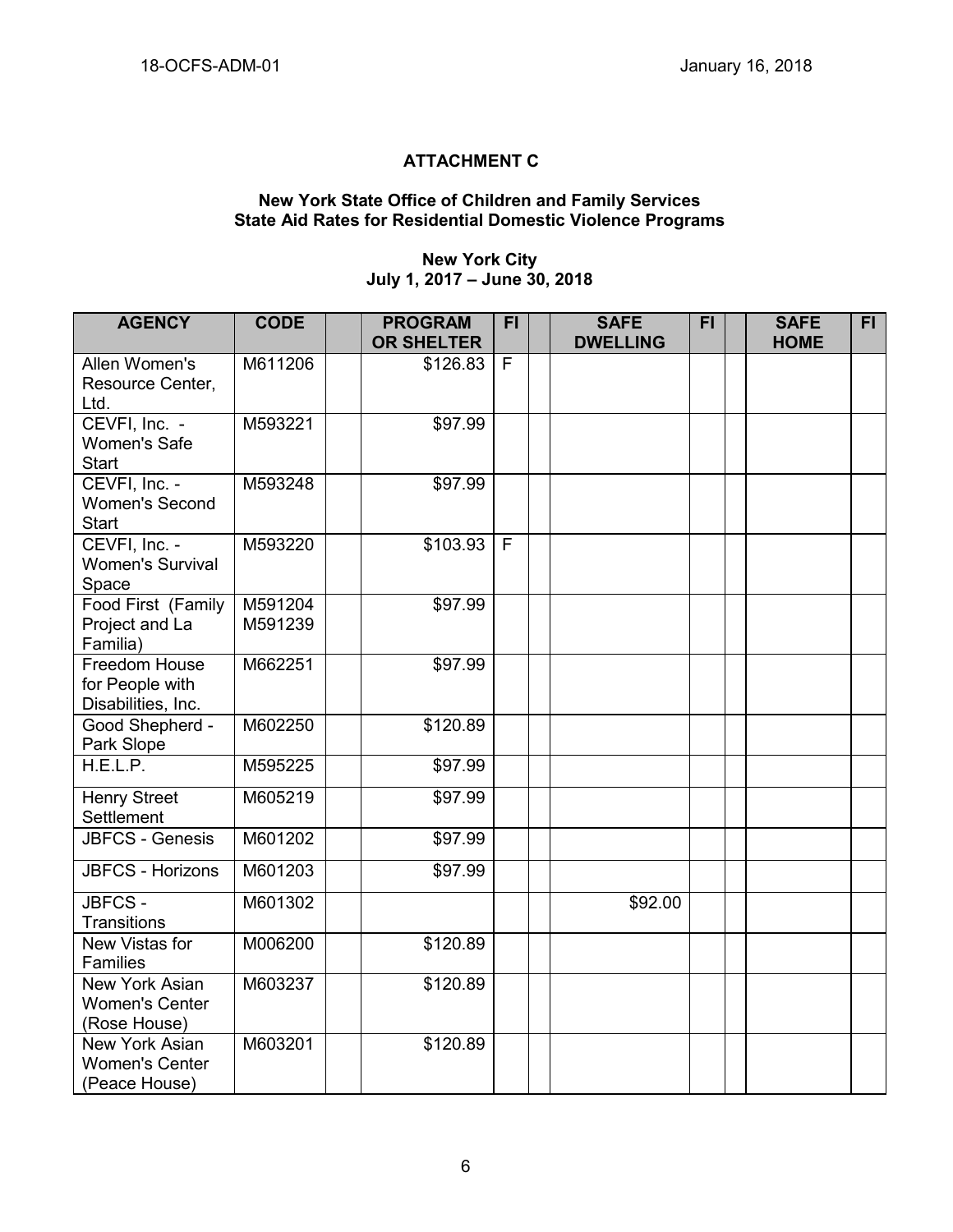| <b>OHEL</b>           | M594332 |          | \$92.00 |  |  |
|-----------------------|---------|----------|---------|--|--|
|                       | M594351 |          |         |  |  |
| Palladia, Inc.        | M609107 | \$97.99  |         |  |  |
| Shelter I             |         |          |         |  |  |
| Safe Horizons         | M604320 |          | \$92.00 |  |  |
| (Project Oasis)       |         |          |         |  |  |
| Safe Horizons -       | M604241 | \$97.99  |         |  |  |
| Ivy I (Parrish I)     |         |          |         |  |  |
| Safe Horizons -       | M604242 | \$97.99  |         |  |  |
| Ivy II (Parish II)    |         |          |         |  |  |
| Safe Horizons -       |         | \$120.89 |         |  |  |
| Lang House            |         |          |         |  |  |
| Safe Horizons -       | M604238 | \$97.99  |         |  |  |
| Lotus House           |         |          |         |  |  |
| Safe Horizons -       | M604212 | \$97.99  |         |  |  |
| Prelude               |         |          |         |  |  |
| Safe Horizons-        | M604247 | \$97.99  |         |  |  |
| <b>Willow House</b>   |         |          |         |  |  |
| Sanctuary for         | M608224 | \$120.89 |         |  |  |
| Families, Inc.        |         |          |         |  |  |
| Sanctuary for         | M608333 |          | \$92.00 |  |  |
| Families, Inc.        | M608334 |          |         |  |  |
|                       | M608335 |          |         |  |  |
| <b>Urban Resource</b> | M592240 | \$97.99  |         |  |  |
| Institute - New       |         |          |         |  |  |
| <b>Beginnings</b>     |         |          |         |  |  |
| <b>Urban Resource</b> | M592207 | \$97.99  |         |  |  |
| Institute - Retreat   |         |          |         |  |  |
| <b>Urban Resource</b> | M592243 | \$97.99  |         |  |  |
| Institute - Safe      |         |          |         |  |  |
| Haven                 |         |          |         |  |  |
| <b>Urban Resource</b> |         | \$97.99  |         |  |  |
| Institute-Hope        |         |          |         |  |  |
| House                 |         |          |         |  |  |
| Urban Resource        |         | \$97.99  |         |  |  |
| Institute-            |         |          |         |  |  |
| Restoration           |         |          |         |  |  |
| Residence             |         |          |         |  |  |
| Violence              | M606329 |          | \$92.00 |  |  |
| Intervention          | M606330 |          |         |  |  |
| Program, Inc.         | M606331 |          |         |  |  |
|                       | M606345 |          |         |  |  |
|                       | M606347 |          |         |  |  |
|                       | M606346 |          |         |  |  |
|                       | M606348 |          |         |  |  |
|                       | M606352 |          |         |  |  |
| Volunteers of         | Y018200 | \$97.99  |         |  |  |
| America - Dove        |         |          |         |  |  |
| House                 |         |          |         |  |  |